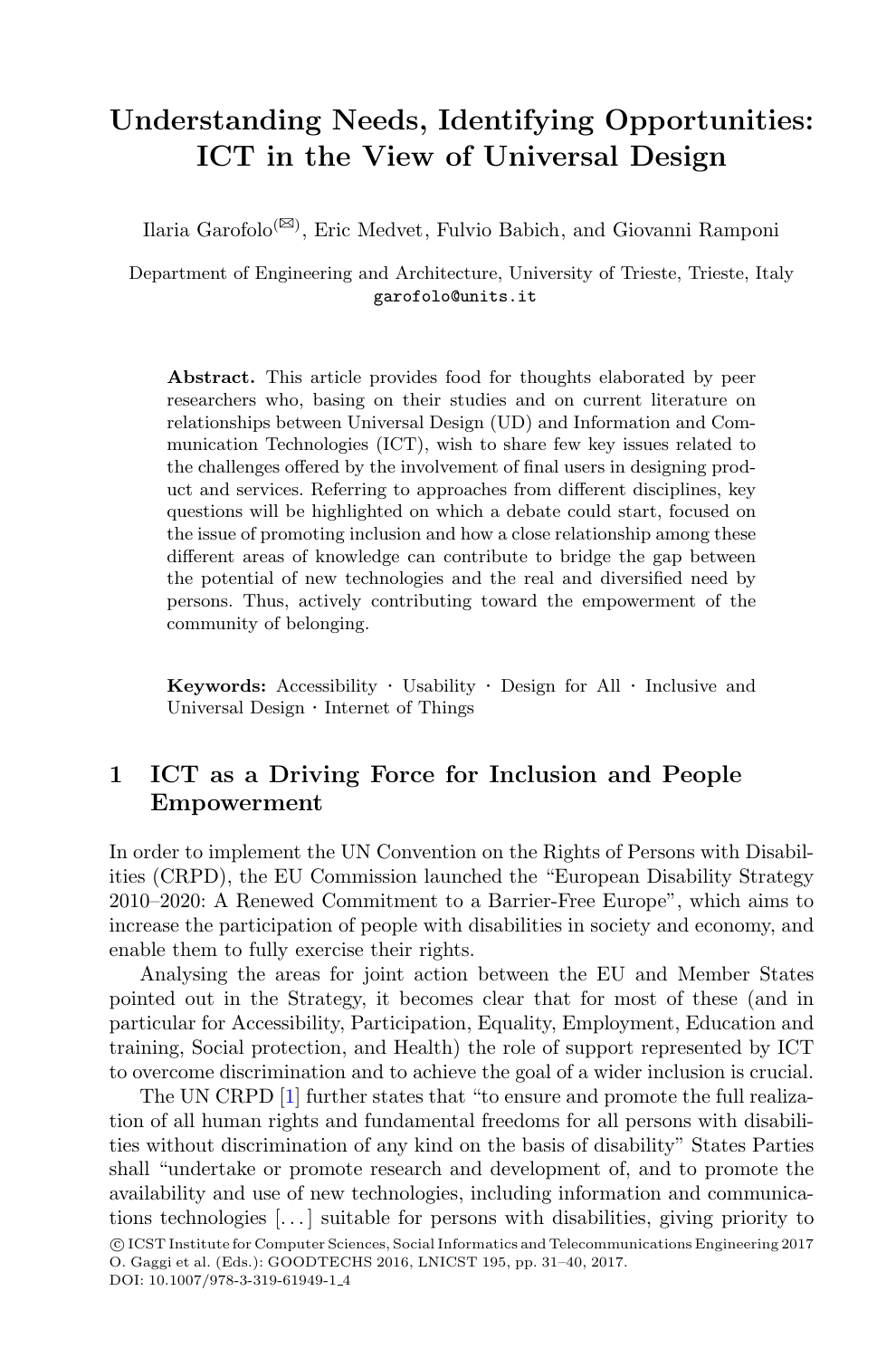technologies at an affordable cost" (Art. 4); the Convention recognises therefore to persons with disabilities (PwD) the right to access, on an equal basis with others, "information and communications, including information and communications technologies and systems". It commits the States "to promote access for persons with disabilities to new information and communications technologies and systems, including the Internet" (Art. 9-g) and "to promote the design, development, production and distribution of accessible information and communications technologies and systems at an early stage" (Art. 9-h), to enable PwD to live independently and participate fully in all aspects of life, thus pursuing the goal of social inclusion.

Bearing in mind the ageing of the population in Europe, the envisaged actions in the strategic plan will specifically affect the quality of life of an important and increasing segment of population that includes, other than PwD, those who experiment disability in their lifetime due to aging or temporary reduced functionalities. ICT, with *assistive and enabling technologies* can be regarded as strategic drivers for the social evolution of a community: if truly usable and affordable, they are a fast, economic and reliable way to foster the inclusion of disadvantaged people and to tackle discrimination.

Nevertheless, to avoid the risk linked with the uncertain relationship between products and success/failure, innovative approaches to the design process should be based on a different values range, which considers what can effectively meet a user's need, perhaps latent at the moment, instead of what can be an exclusively technological achievement. This is a winning strategy in step with the idea that man should be placed again in the spotlight, with his/her needs, desires, tastes and disposition. And, above all, differences. Once again UN CRPD suggests the approach into achieving inclusive solutions, by means of Universal Design: that is "the design of products, environments, programs and services to be usable by all people, to the greatest extent possible, without the need for adaptation or specialized design. Universal Design shall not exclude assistive devices for particular groups of persons with disabilities where this is needed" (Art. 2).

The best option will certainly be to mainstream the UD approach and the related Design-for-All principles as much as possible in goods and services, making them economically viable and avoiding the necessity for consumers with special needs, like the elderly and persons with disability, to look for specific products or to depend on others for their daily activities.

In this context, accessibility can be seen as a *key enabling knowledge* that allows everybody to manage at their best their relationship with the surrounding environment (that is with living spaces, goods, services). According to the Classification of Functionality, Disability and Health (ICF) [\[2\]](#page-7-1), to provide the environment with facilitating elements that enable the largest number of persons means to affect positively the "disability threshold", above which they can participate actively to life, according to their capabilities, with the largest autonomy and at the best possible conditions. Promoting accessibility in a proactive way, thus, (i) benefits society and the economy in general making life easier for everyone; (ii) supports an active and productive participation of older persons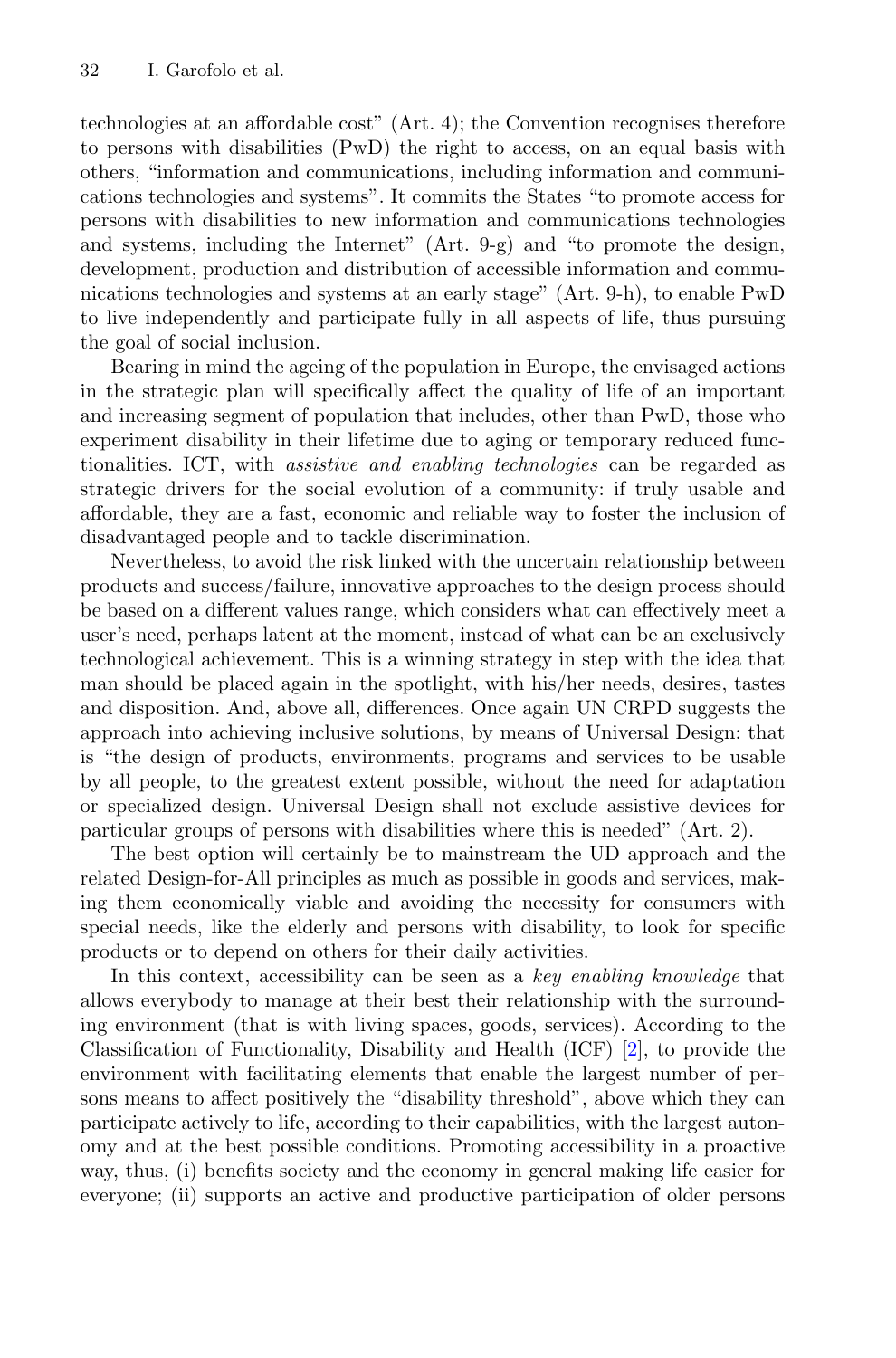in their communities and labour market participation of PwD; and (iii) enables informal carers to reconcile work and care duties.

Researchers working in the field of UD are deeply (and often painfully) aware of the economic aspects of their studies. A recent EU study [\[3](#page-7-2)] demonstrates the socio-economic importance, and the related costs, of improving the accessibility to PwD of goods and services; among these services, ICT is a priority. Public financial support is managed differently in different countries, but in general countries with high investments and thus high accessibility standards in the built environment, transport, and ICT are those where the highest levels of employment of both older women and men are found; they are also those which perform best in terms of Healthy Life Years indicators [\[4](#page-8-0)].

The other way around, what can ICT do to increase the effectiveness of policies for the empowerment of PwD? One possible answer is to enable all stakeholders to make informed decisions. For this purpose, ICT is a fundamental source of data for the economic evaluation of the costs/benefits of a given policy. Understanding and exploiting the tools that contemporary studies in the economic assessment of health technologies employ is essential for people working in the UD field, to effectively interface with the agencies that define the spending policies of a country. One example of such tools is the Disability-Adjusted Life Year (DALY) indicator [\[5](#page-8-1)[,6](#page-8-2)]. It is defined as the sum of two terms, evaluated in a selected test group: the reduction of the average duration of life due to the disability (Years of Life Lost, YLL), plus the quality loss in the life span (Years Lost due to Disability, YLD), which in turn is the product between the reduction of life quality and the average life duration with disability. The DALY can be determined using the data that are collected by ICT-based tools, and provides an a-posteriori estimate of the benefits of a given project.

## **2 Beyond Accessibility to Design ICT: Involving Users to Investigate Needs**

UD, despite not being a new concept, is nowaday seen as innovative by an increasing number of stakeholders, including the final users who benefit from it and who, at the same time, are involved as *experts* into the participative process of conceiving the products. UD is based on the assumption that accessibility to spaces, objects and services is the key prerequisite to use them.

Before going any further, we need to set the meaning of some words we use hereinafter. In the field of computer science and ICT in particular, *accessibility* primarily refers to the distinguishing qualities that the design of devices and systems should have to allow their use by PwD. The World Wide Web Consortium (W3C) defines Web accessibility as an attribute through which "people with disabilities can perceive, understand, navigate, and interact with the Web, and they can contribute to the Web" [\[7](#page-8-3)]. Web accessibility includes all types of disabilities that impact access to the Web and thus includes visual, hearing, physical, and speech impediments, cognitive and neurological disabilities; elderly users benefit too from adherence to Web accessibility principles.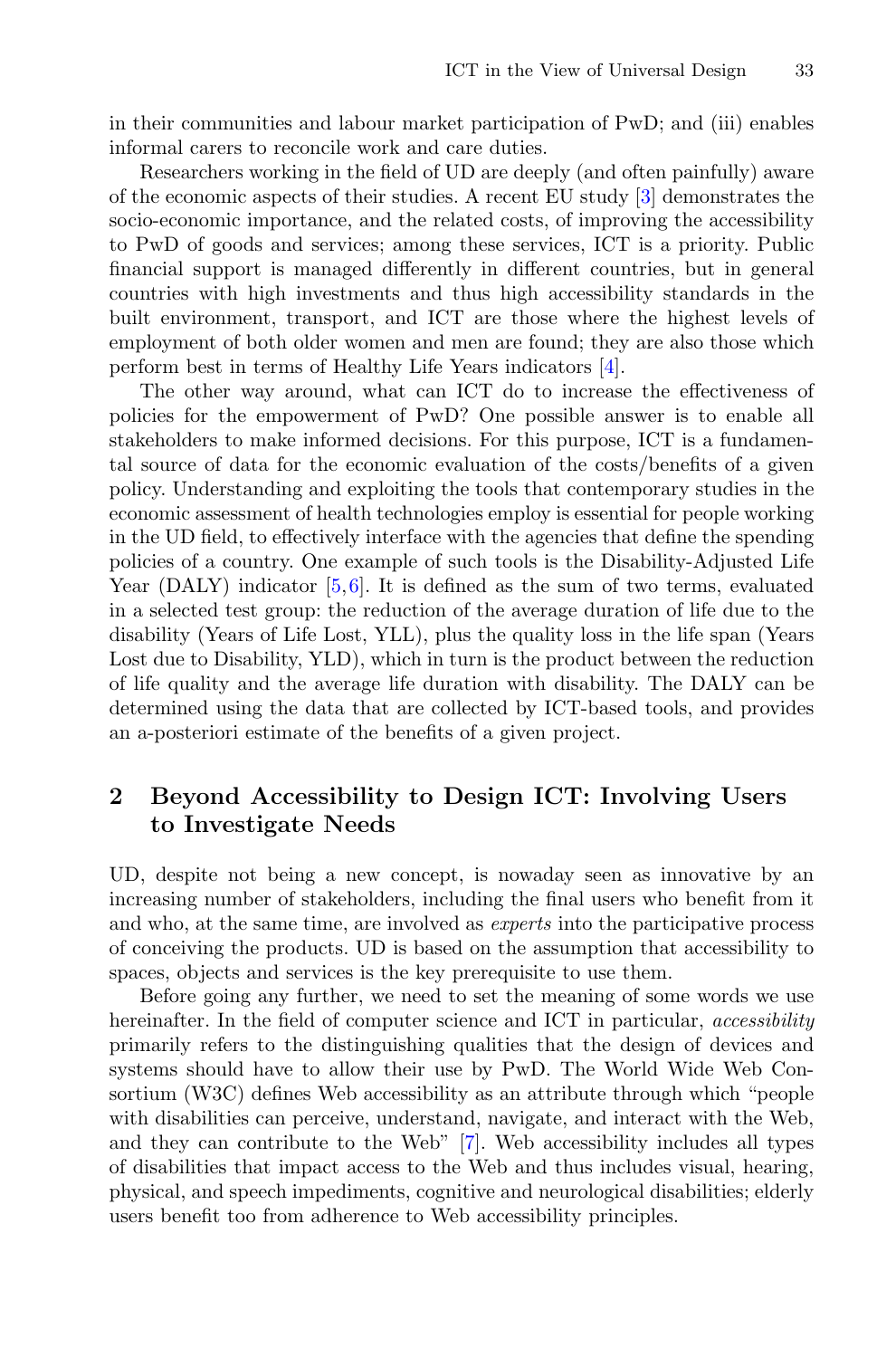In a wider and cross-disciplinary view, accessibility is the basic requisite to use goods and navigate spaces, and it does not necessarily refer only to PwD; indeed, transposing the W3C definition we can assume that "accessibility is an attribute through which people can perceive, understand, navigate, and interact with the living environment, and they can contribute to the growth of the community".

The citizens' community lives and acts within an often unfriendly environment, which prevents persons to take an active role in daily life, and affects their independence and autonomy in respect of their capabilities and functionalities. Making the environment accessible, thus, means to integrate or to provide it with facilitating elements (for example using compensative solutions, eliminating barriers or resorting to Design for All resources) to raise its level of accessibility and allow its use by a wider range of persons. In the ICT field, while the focus of accessibility is disabilities, research and development in accessibility brings benefits to everyone, particularly users with situational limitations, including device limitations and environmental limitations [\[8](#page-8-4)].

The *usability* concept includes emotionally engaging a person by positively exciting him/her, thus fully meeting his/her expectations. The International Standards Organization's standard ISO 9241 defines usability as the "effectiveness, efficiency, and satisfaction with which specified users achieve specified goals in particular environments". A less formal interpretation defines usability as "an attribute of quality that refers to the promptness with which users learn to use something, the efficiency they attain while making use of it, how easy it is for them to remember how to use it, how error-prone it is, and the level of satisfaction that they attain from using it" [\[9\]](#page-8-5).

In the ICT field, usability is slowly improving; however, the focus is still mainly on accessibility rather than on Design for All. While some ICT companies have developed accessibility devices to enable persons with disabilities to access their products, many people (among which especially the elderly) often feel excluded from a wide range of e-products and services which could otherwise be relevant to them. There is a genuine risk of departure of products from the real needs of users—that's typical in any field of innovation.

The slogan of the disability rights movement has long been "nothing about us without us". Far from being a mere challenging approach, asserting an attitude in claiming, it stresses the idea that PwD can contribute to the growth of a community moving from *passive recipients* to *co-producers* while involved in the process of visioning strategies, making policies, designing goods and services. It is truly PwD who understand best what PwD need: they just have a different opinion and different priorities than the current providers and decision makers. But as the movement progresses, and seeks the actions to realize its vision, difficult questions arise about exactly how self-determination can shape strategies and actions in the field of ICT. Key questions need to be asked, among which whether the modern disability movement is itself sufficiently inclusive of PwD and how to set requirements and pattern flows to ensure a proper and successful user participation in development and production processes. PwD are a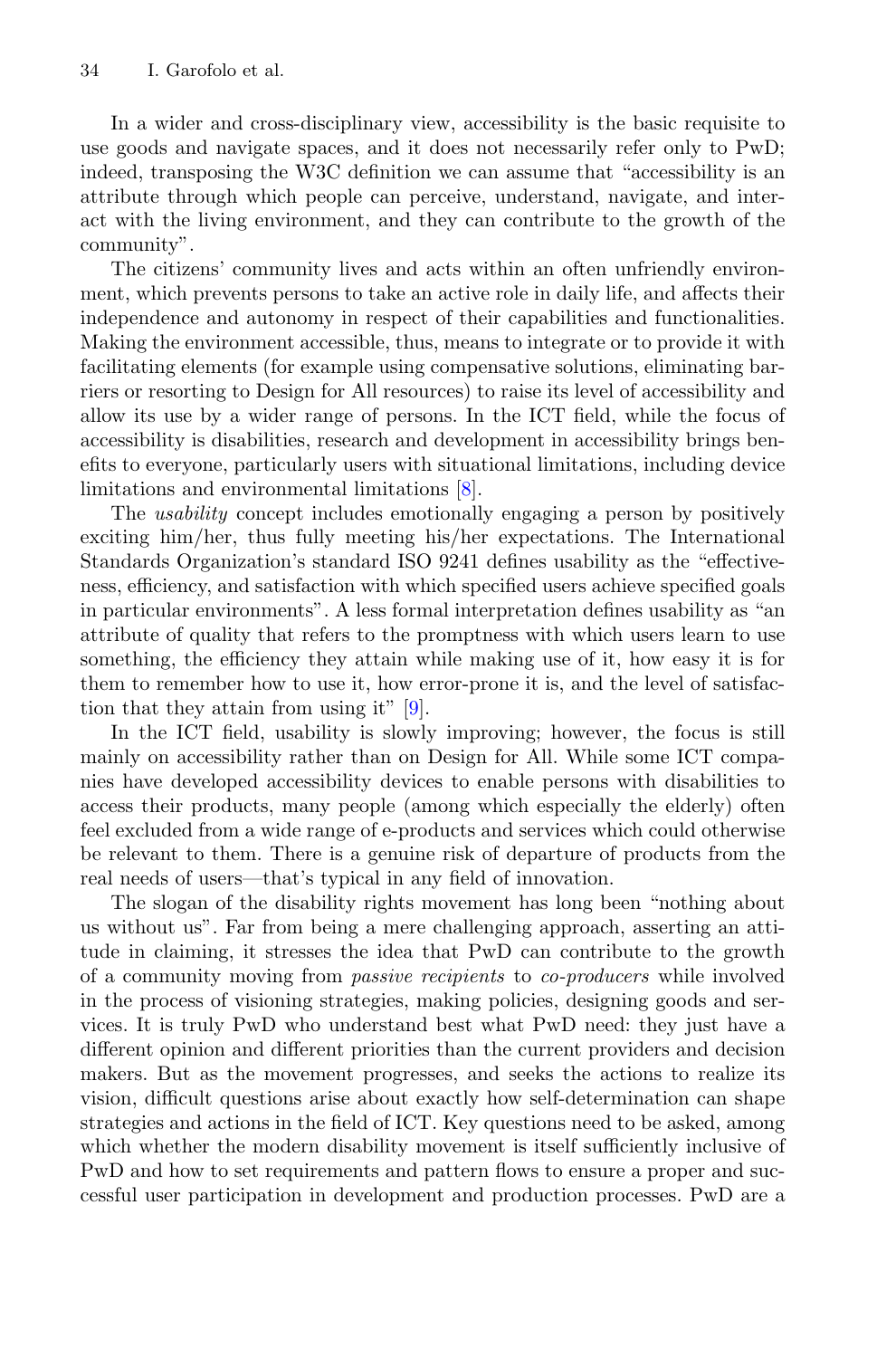heterogeneous group, and the specific issues which shape their life opportunities are just as diverse; moreover, the risk of "divergence of effect" [\[10\]](#page-8-6) is rather high when design process based on the theoretical principles of UD are developed avoiding an effective users participation. In a sense, there is the need to create a standard for the participation of the user [\[11](#page-8-7)].

A proper engagement of persons could allow the *mutual* adaptation between the different users capabilities and the performances required by a very often complex outer environment and its "devices" (spaces, goods, services).

Engaging people in the development of a new product/service is the ultimate result of the evolvement from the "products designed for the user" approach to "the development of user inputs" and finally the active involvement of users by designers: a current practice, focused on identifying the most relevant requirements expressed by targeted user categories and on testing of released products/prototypes. Nevertheless, optimal solutions vary greatly depending on the specific users and contexts of use, and this is more evident when target groups are (or involve) PwD. Very often, considering their needs we face the risk that labelling these as "special" leads to think in terms of separate, special solutions, thus highlighting the inherent contradiction between diversity and "special" needs: everyone has unique needs and resources [\[12](#page-8-8)].

An Inclusive and Universal Design (I&UD) can offer different thought patterns if the starting point is to realize that one-size-fits-all solutions seldom meet every person's needs and that accessible features can benefit the majority of the population. Therefore, as argued by Page, a shift in design thinking is required to consider the "normality of doing things differently" [\[13\]](#page-8-9).

Engagement of users introduces divergent thinking and implies that different users should first reciprocally accommodate their specific needs and expectations, which are very often deeply different if not conflicting. If it is true that seeing problems from diverse perspectives and looking for solutions in different ways can locate more potential innovations [\[12](#page-8-8)], the setting of user groups including diverse PwD implies raising their awareness on the real scale of differences, expectations, needs "by all". And makes them aware that aiming to a solution that benefits all implies a high level of adaptiveness "by all" to the best of possible solution.

### **3 A Case Study: IoT and Inclusive Design**

The deployment of the ever-increasing number of systems that belong to the so-called Internet of Things (IoT) is a concrete example that we can consider as a case study. Indeed, the forthcoming evolution of 5G technology foresees a pervasive wireless scenario, in which a huge number of devices will concur to support IoT applications, including intelligent metering, infrastructure management, health support, home automation, public transportation, safety, and security. The number of devices that will be wirelessly connected in the IoT are estimated to be around 20 billion by the beginning of the next decade [\[14](#page-8-10)].

IoT is interesting because it is a still relatively small field experiencing a very fast growing rate, due to the combination of several favorable conditions. Some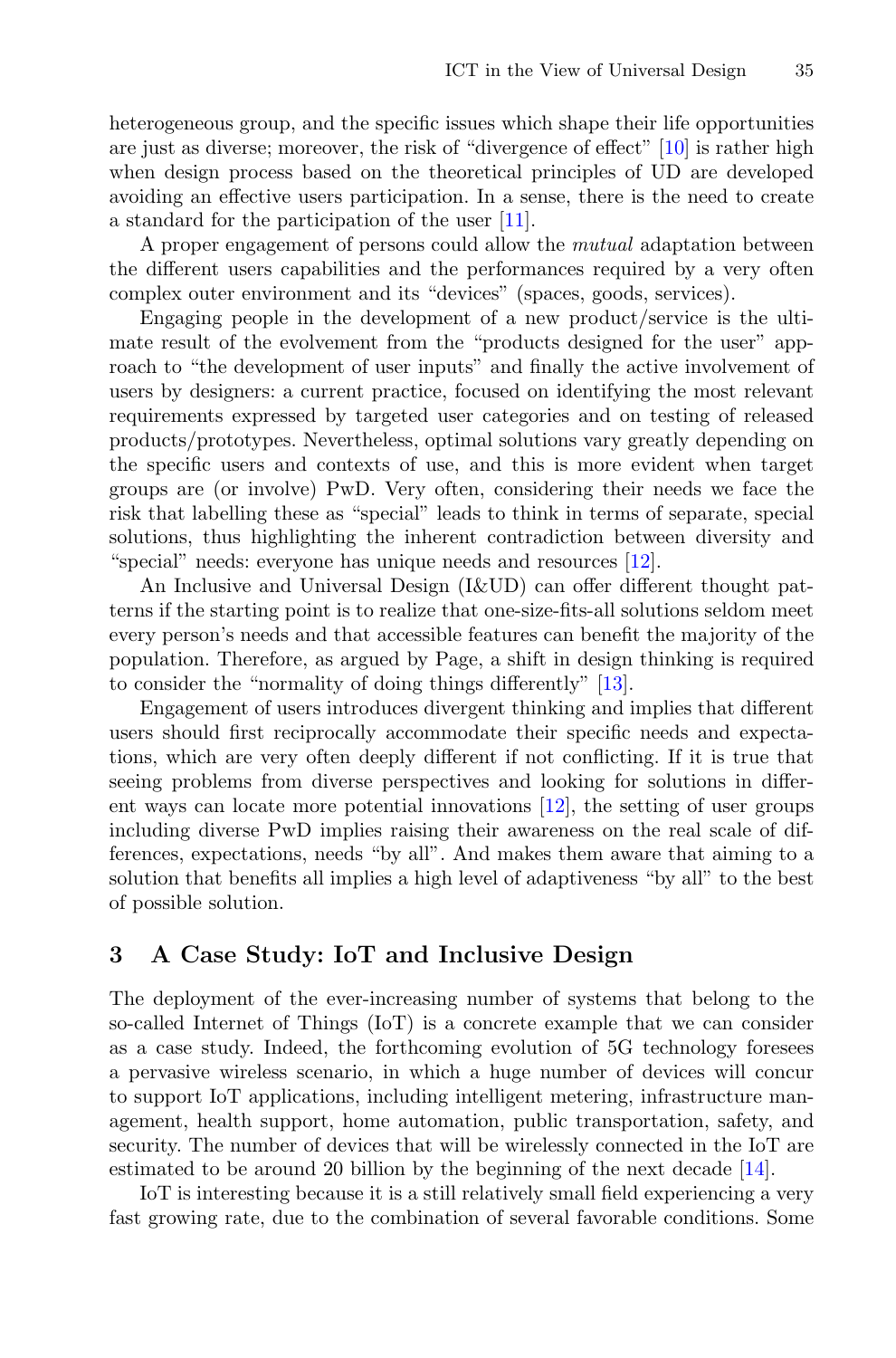of these depend on its huge potential market (that in turn brings large available investments), others are more technical conditions related to the ICT world and concern this paper. For example:

- Electronics: IoT needs low-cost, high-volume, mature technologies on which research and development efforts have already been made by the electronic industry. The largest companies, indeed, have added to their traditional suite of products (such as sensors, analog and mixed signal components, microcontrollers, energy management devices) various dedicated development environments [\[15](#page-8-11)] that can be devoted to this purpose. In particular, IoT networks that are meant for the factory environment may be particularly suited to I&UD due to their attention to security and reliability [\[16](#page-8-12)].
- Telecommunications: the convergence towards an all IP solution for the telecom network, that started with 4G, and the seamless integration between the core telecom network and the local and the sensor networks, all based on international communication standards, allows now the development of a fully interacting system, connecting people and devices (things), leading towards the smart and fully connected society foreseen by 5G development, and avoiding the barriers deriving from the widespread utilization of "private standards" that have delayed and slowed down the full exploitation of the system capabilities [\[17](#page-8-13)].

A huge flow of information is expected to be available in IoT systems, not only that which is needed for the goals of the system, but also that coming as a byproduct of the system operation ("exhaust" data; e.g., in an inventory keeping system, the rate at which the quantities of the different goods change). A part of these data is used by the system itself (in home automation, to manage instantaneous power consumption by the different appliances), but in many cases an interaction with the user may be advisable. The user should be able to set the amount of data he/she is capable or willing to manage.

At the same time, since the flow of information is bi-directional, the IoT systems will also often collect data about the user (in a shop, the time spent in different sectors, the way goods are selected, etc.). It is widely acknowledged that this generates increasing privacy problems. If a person with disabilities is involved, the risk is even stronger; for example, the existence of the disability itself can be disclosed, which can be deeply undesirable for the user.

Under an economic viewpoint, the concept of exhaust data is in the focus of the attention of those who devise new business opportunities: data that have no value for the main purpose of the system could be extremely important for other potential users. For example, the long-term maintenance data of cars collected in a service station may become useful information for an insurance company. The presence of these data should be carefully considered also with respect to the potential benefits for a PwD. An open-minded design of an IoT system could provide these benefits at no or small cost for the owner. National and EU funding agencies should provide a financial support for the deployment of such systems, having verified the existence of such benefits.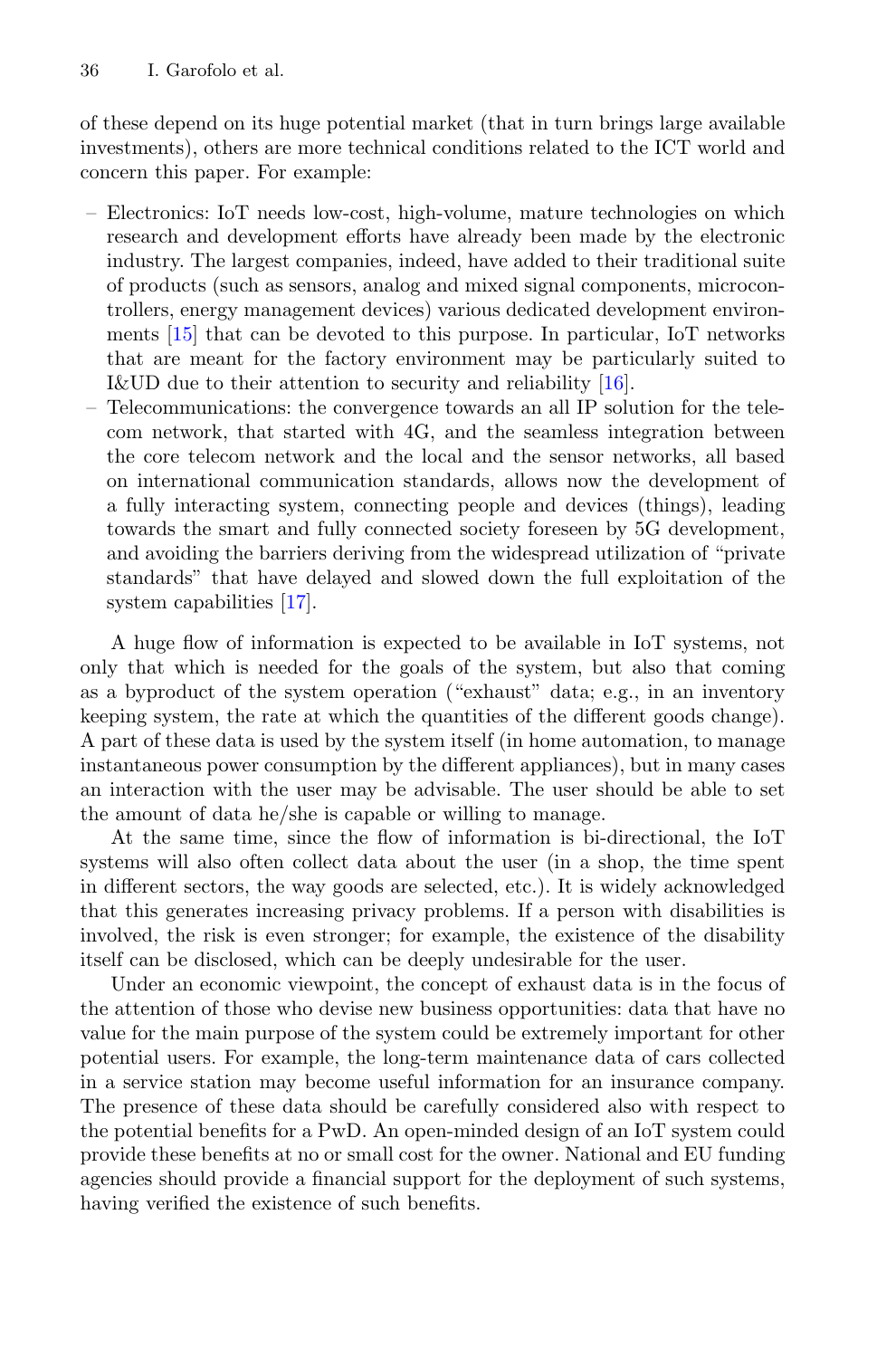A fundamental but still open issue is the one of standardization. To fully exploit the IoT capabilities and to avoid further digital divides, all the stakeholders should influence the standard development. Unfortunately, the main driving forces are the big companies and the standard bodies, while the SME and the consumer organizations are almost absent from the standardization process. One possible solution may be to invest some money to involve the user representatives in the standard activities [\[18](#page-8-14)].

However, given the high degree of flexibility of the standard under development, the robustness and the safety of which must be addressed by the standardization bodies and the big manufacturers, the user involvement may be addressed by I&UD which should work on the personalization and the interoperability of the communicating devices, to allow them to be really used by all [\[19\]](#page-8-15).

#### **4 Ongoing Research**

We survey some recent works in which systems, tools, or methods related to the IoT have been proposed that were thought or adaptable for categories of weak users; we also consider studies which explicitly investigated about the relation between IoT and PwD. The aim is to understand if, to which degree, and in which form PwD have been involved in the design process.

The opportunities of the IoT for PwD depend on the involved technologies, which have to be related to different kinds of disability (e.g., hearing impaired, visually impaired). Some reference scenarios can be devised and discussed in detail from the technological point of view: for instance, the case in which a visually impaired person is assisted when autonomously shopping at a store. This approach is used in [\[20\]](#page-8-16), and permits to outline some present research challenges: the paper acknowledges that the foremost consists in customizing and adapting the IoT for person with disabilities. However, the direct inclusions of those users in the design process is not explicitly mentioned. When the IoT belongs to a larger integrated IT environment (e.g., aimed at providing a so called Ambient Intelligence), a balance between Universal Design and adaptation is needed to cope with the design of tools or services for persons with disabilities; a finegrained set of options should be considered for this purpose [\[21\]](#page-8-17).

The inclusion of the final user in the design of IoT solution is instead the main focus of [\[22\]](#page-8-18), where the EU project SOCIOTAL is presented. It lays down a "co-creation" approach in which the services arise from citizens for tackling their needs rather than being proposed by commercial service providers. From this point of view we are in line with the authors of the cited paper, who propose inclusion as a main requirement for designing effective IoT services; on the other hand, they do not mention disabled persons. A similar thesis is proposed also in [\[23](#page-9-0)], where the authors suggest that trust, user control, and transparency should be at the heart of IoT.

An interesting experimental study about the involvement of disabled or elder users in the design phase of an IoT-based tool is shown in [\[24](#page-9-1)]. The authors consider three relevant scenarios (smart homes, smart offices, and e-voting) and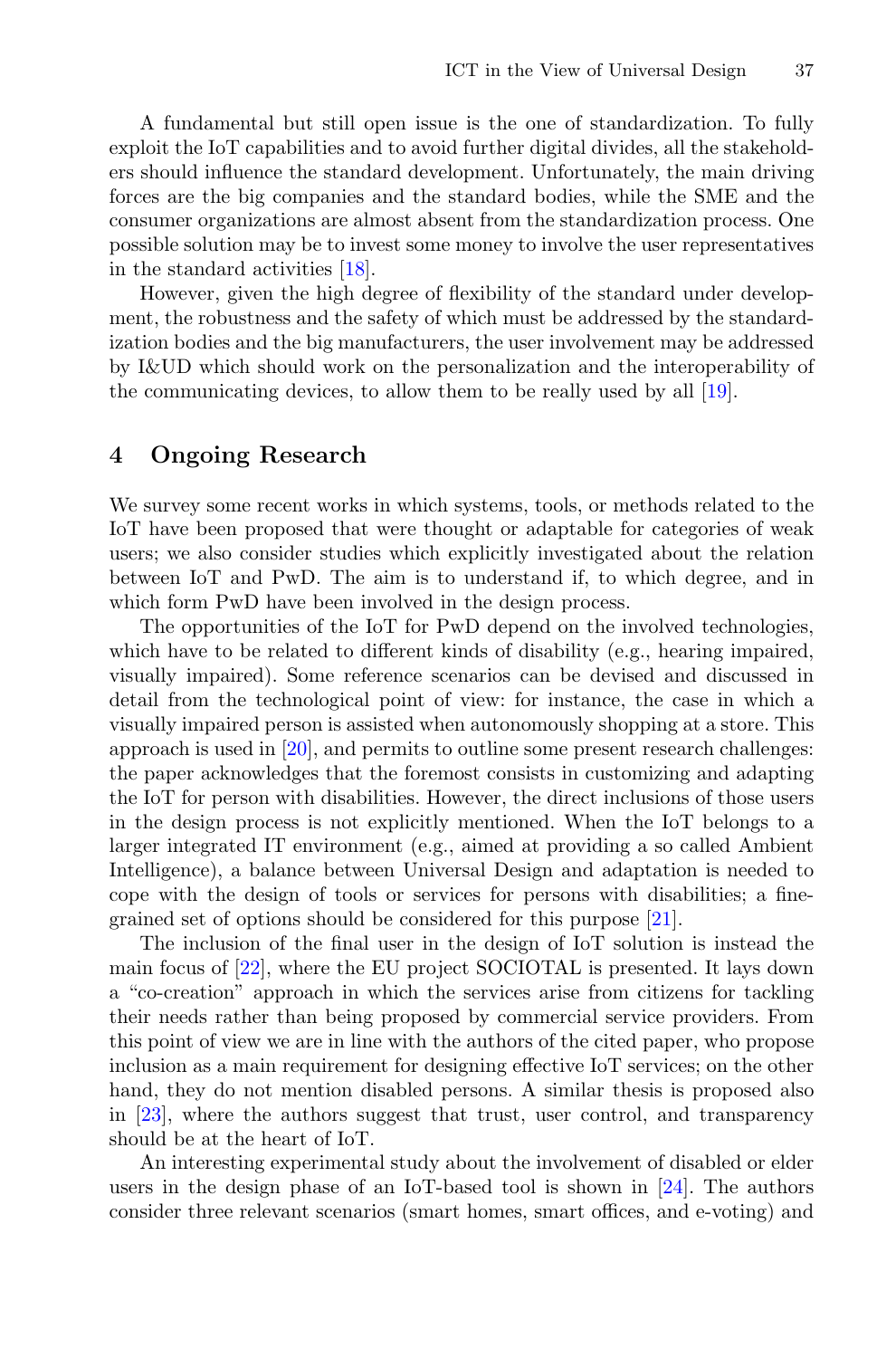elaborate on the impact of users' inclusion in the design stage on users' trust in the resulting tool. In particular, they show the results of a study with 85 subjects (including visually impaired and persons affected by dyslexia) who were asked to evaluate an IoT system in its early stage: the subjects found the system itself useful, but suggested several improvements on the user interface; the system design was hence adjusted to meet the subjects' recommendations.

Visual impairment is a disability for which many IT based system have been proposed or designed in principle, ranging from shopping assistants [\[25](#page-9-2)[,26](#page-9-3)], to tools for enabling social interactions [\[27,](#page-9-4)[28](#page-9-5)], or for allowing interaction with visual-based online social networks [\[29\]](#page-9-6). The degree of inclusion of the specific category of disabled persons in the design of the system greatly varies and is not clearly related with the degree of development of the system itself. For instance, we observed cases with no mentions to inclusion  $[26,30]$  $[26,30]$  $[26,30]$ , cases where normally sighted subjects wearing a blindfold were included in experimentation [\[25](#page-9-2)], and cases where actual visually impaired persons were included, either by collecting experimental data [\[31](#page-9-8)], or by participating in interviews aimed at guiding design choices [\[29\]](#page-9-6), or by testing a system prototype [\[32](#page-9-9)].

## **5 Final Remarks**

The good news in ICT, and specifically for the rapidly growing Internet of Things, is that a designer of a system can (and should) devote a large part of his/her attention to human aspects, since the basic technical tools suitable to build many types of network have already been made available. A 2015 McKinsey report provides impressive figures and facts about the impact of IoT [\[33\]](#page-9-10). However, among the different fields of application, from homes to factories to vehicles, the "human" field (especially related to health and social issues) is the one whose prediction has the largest uncertainty: it ranges from 170 to 1590 billion \$ in 2025. We can easily deduce that much of this spread is related to the level of user's acceptance. Thus, this is a significant example of a field in which I&UD principles should be employed from the start. In fact, it has already been observed that "At a minimum, all parties involved in the development of IoT devices and applications should commit to upholding the principles of universal design" [\[34\]](#page-9-11). Engagement of final users is pivotal in shaping the Internet of the future, for the use of digital technologies to be successful to allow the Internet of Things to become the *Internet for People*.

## <span id="page-7-0"></span>**References**

- 1. Hendricks, A.: UN convention on the rights of persons with disabilities. Eur. J. Health L. **14**, 273 (2007). [http://www.un.org/disabilities/convention/](http://www.un.org/disabilities/convention/conventionfull.shtml) [conventionfull.shtml](http://www.un.org/disabilities/convention/conventionfull.shtml)
- <span id="page-7-1"></span>2. WHO: International Classification of Functioning, Disability and Health: ICF. Technical report, World Health Organization (2001). [http://www.who.int/](http://www.who.int/classifications/icf/en/) [classifications/icf/en/](http://www.who.int/classifications/icf/en/)
- <span id="page-7-2"></span>3. Deloitte: Study on the socio-economic impact of new measures to improve accessibility of goods and services for people with disabilities  $(2014)$ . [http://ec.europa.](http://ec.europa.eu/social/BlobServlet?docId=14842) [eu/social/BlobServlet?docId=14842](http://ec.europa.eu/social/BlobServlet?docId=14842)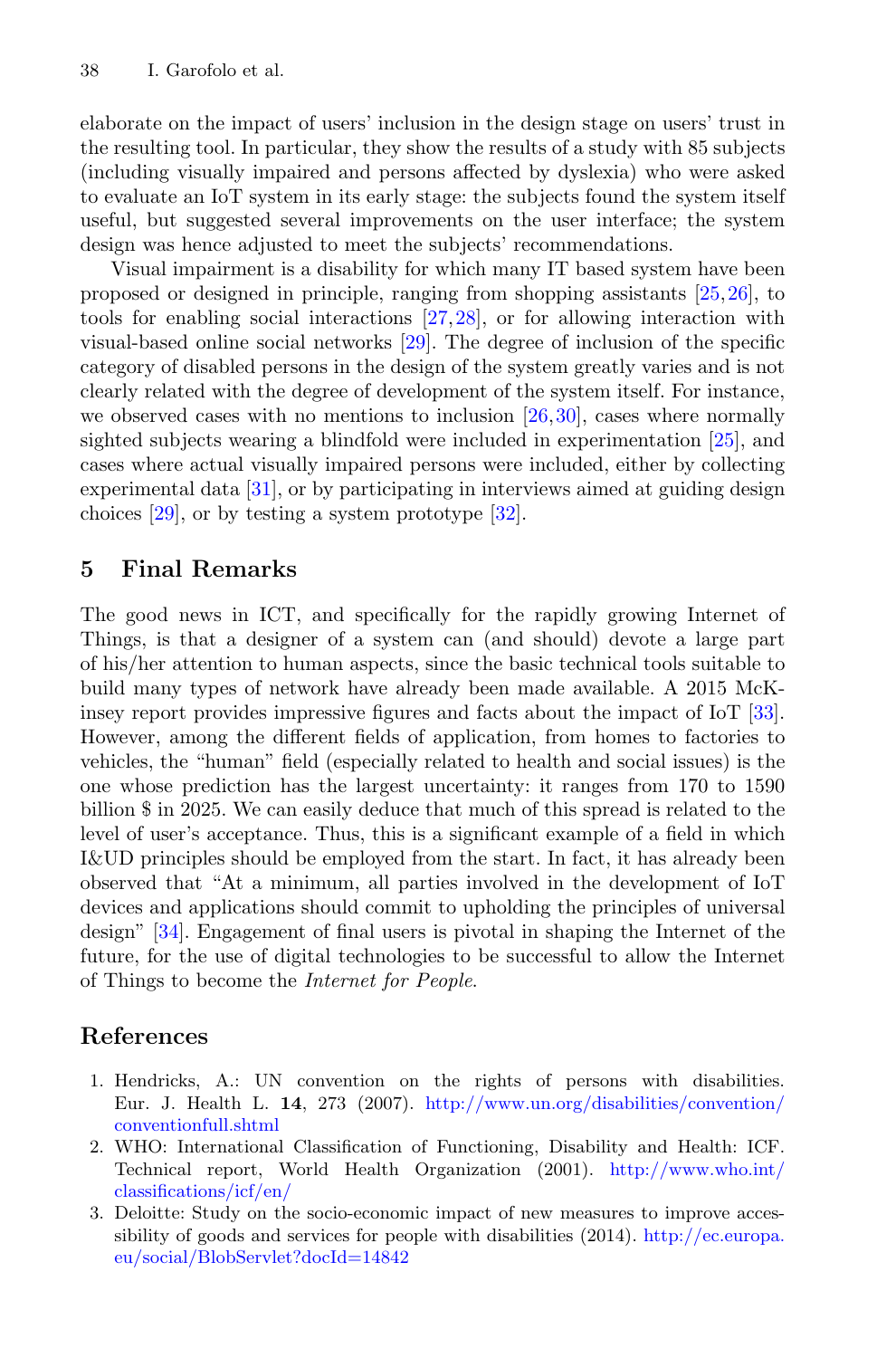- <span id="page-8-0"></span>4. Eurostat: Healthy life years statistics. Technical report, Eurostat (2016). [http://](http://ec.europa.eu/eurostat/statistics-explained/index.php/Healthy_life_years_statistics) [ec.europa.eu/eurostat/statistics-explained/index.php/Healthy](http://ec.europa.eu/eurostat/statistics-explained/index.php/Healthy_life_years_statistics) life years statistics
- <span id="page-8-1"></span>5. Drummond, M.F., Sculpher, M.J., Claxton, K., Stoddart, G.L., Torrance, G.W.: Methods for the Economic Evaluation of Health care Programmes. Oxford University Press, Oxford (2015)
- <span id="page-8-2"></span>6. Murray, C.J., Vos, T., Lozano, R., Naghavi, M., Flaxman, A.D., Michaud, C., Ezzati, M., Shibuya, K., Salomon, J.A., Abdalla, S., et al.: Disability-adjusted life years (DALYs) for 291 diseases and injuries in 21 regions, 1990–2010: a systematic analysis for the Global Burden of Disease Study 2010. Lancet **380**(9859), 2197– 2223 (2013)
- <span id="page-8-3"></span>7. W3C-WAI: Introduction to Web Accessibility. Technical report, Web Accessibility Initiative (2005). <https://www.w3.org/WAI/intro/accessibility.php>
- <span id="page-8-4"></span>8. Henry, S.L., Abou-Zahra, S., Brewer, J.: The role of accessibility in a universal web. In: Proceedings of the 11th Web for all Conference, p. 17. ACM (2014)
- <span id="page-8-5"></span>9. Nielsen, J., Loranger, H.: Prioritizing Web Usability. Pearson Education, Upper Saddle River (2006)
- <span id="page-8-6"></span>10. Arenghi, A., Garofolo, I., Lauría, A.: On the relationship between "Universal" and "Particular" in architecture. In: Universal Design 2016: Learning from the Past, Designing for the Future, pp. 31–39. IOS Press (2016)
- <span id="page-8-7"></span>11. Brynn, R.: Universal design and standardisation-can user participation be standardized? In: Universal Design 2014: Three Days of Creativity and Diversity: Proceedings of the International Conference on Universal Design, UD 2014 Lund, Sweden, 16–18 June 2014, vol. 35, p. 307. IOS Press (2014)
- <span id="page-8-8"></span>12. Hedvall, P.O.: I have never been universal. In: Reklamebyrå, H.K. (ed.) Trends in Universal Design. Lund University Press, Lund (2013)
- <span id="page-8-9"></span>13. Page, S.E.: Making the difference: applying a logic of diversity. Acad. Manag. Perspect. **21**(4), 6–20 (2007)
- <span id="page-8-10"></span>14. Nathan, E.: Gartner: 21 Billion IoT Devices to Invade by 2020. Technical report (2015). [http://www.informationweek.com/mobile/mobile-devices/](http://www.informationweek.com/mobile/mobile-devices/gartner-21-billion-iot-devices-to-invade-by-2020/d/d-id/1323081) [gartner-21-billion-iot-devices-to-invade-by-2020/d/d-id/1323081](http://www.informationweek.com/mobile/mobile-devices/gartner-21-billion-iot-devices-to-invade-by-2020/d/d-id/1323081)
- <span id="page-8-11"></span>15. STM32 Open Development Environment (2015). <http://www.st.com/STM32ODE>
- <span id="page-8-12"></span>16. Weiss, J., Yu, R.: Wireless Sensor Networking for the Industrial Internet of Things. Technical report, Linear Technology white paper WP007f (2015). [http://www.](http://www.linear.com/docs/47097) [linear.com/docs/47097](http://www.linear.com/docs/47097)
- <span id="page-8-13"></span>17. ISO: International standards and "private standards". Technical report, ISO: International Organization for Standardization (2010). [http://www.iso.org/iso/private](http://www.iso.org/iso/private_standards.pdf) [standards.pdf](http://www.iso.org/iso/private_standards.pdf)
- <span id="page-8-14"></span>18. Jakobs, K., Wagner, T., Reimers, K.: Standardising the internet of things: what the experts think. Int. J. IT Stan. Stand. Res. (IJITSR) **9**(1), 63–67 (2011)
- <span id="page-8-15"></span>19. McLoughlin, E.: Inclusive design: manufacturing, design, and retail expert views. Technical report (2016). [http://www.pocklington-trust.org.uk/project/](http://www.pocklington-trust.org.uk/project/inclusive-design-manufacturing-design-retail-experts-views/) [inclusive-design-manufacturing-design-retail-experts-views/](http://www.pocklington-trust.org.uk/project/inclusive-design-manufacturing-design-retail-experts-views/)
- <span id="page-8-16"></span>20. Domingo, M.C.: An overview of the internet of things for people with disabilities. J. Netw. Comput. Appl. **35**(2), 584–596 (2012)
- <span id="page-8-17"></span>21. Mikolajewska, E., Mikolajewski, D.: Integrated IT environment for people with disabilities: a new concept. Open Med. **9**(1), 177–182 (2014)
- <span id="page-8-18"></span>22. Kranenburg, R., Stembert, N., Moreno, M.V., Skarmeta, A.F., López, C., Elicegui, I., Sánchez, L.: Co-creation as the key to a public, thriving, inclusive and meaningful EU IoT. In: Hervás, R., Lee, S., Nugent, C., Bravo, J. (eds.) UCAmI 2014. LNCS, vol. 8867, pp. 396–403. Springer, Cham (2014). doi[:10.1007/](http://dx.doi.org/10.1007/978-3-319-13102-3_65) [978-3-319-13102-3](http://dx.doi.org/10.1007/978-3-319-13102-3_65) 65